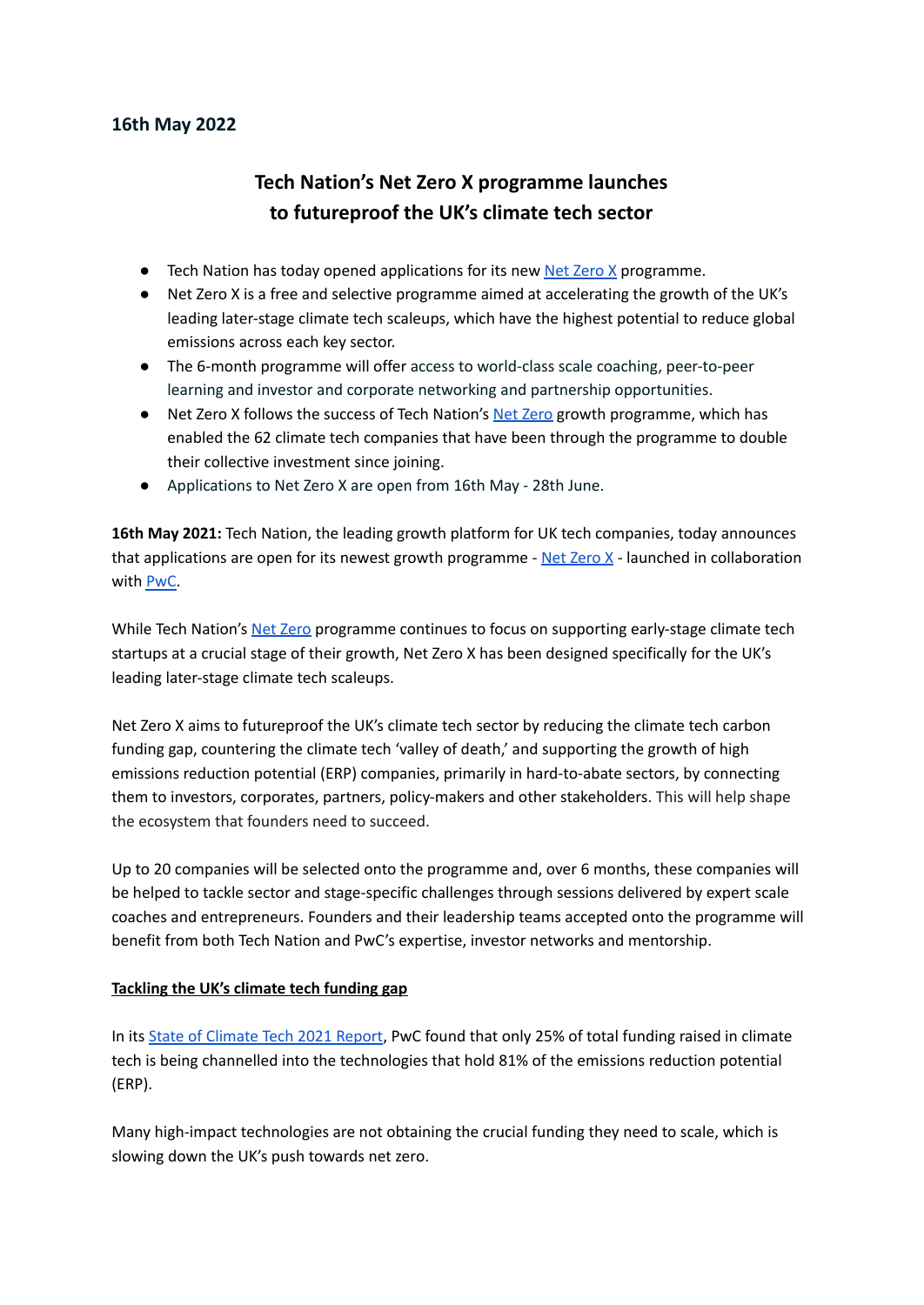Through Net Zero X, Tech Nation will continue to accelerate global decarbonisation and help the UK reach net zero by 2050.

Net Zero X will build on the success of the Net Zero programme, which saw its first cohort of companies increase their funding by £5mn since joining, and its second and most recent cohort of companies increase their funding by £3.8mn over the last 6 months. In total, climate tech companies in the first cohort (Net Zero 1.0) have almost doubled their total investment (from £88mn to £154mn) since joining the programme, while climate tech companies in the second and most recent cohort have more than doubled their total investment (from £55mn to £123mn) since joining Net Zero 2.0.

## **World-leading growth programmes that demonstrate impact**

In total, Tech Nation has supported 1,010 companies to thrive through its growth programmes, since they began in 2014. The average length of time it takes for a company joining one of Tech Nation's programmes to receive investment is six months (182 days), demonstrating the strength of the programme's insights, coaching and networks to accelerate the growth of the UK scaleups.

To date, Tech Nation has supported 37 tech 'unicorns' (companies with valuations of \$1bn+) through its growth programmes - this represents 30% of the UK's total number of tech 'unicorns' (122). Tech Nation has also supported 42% of the UK's 12 tech 'decacorns' (companies with valuations of \$10bn+). These include eToro, Deliveroo, Checkout.com, Blockchain and Revolut.

Companies accepted into Tech Nation programmes represent the best of UK tech, with 46% coming from outside of London. Tech companies who have been through Tech Nation's growth programmes include [Skyscanner](https://www.skyscanner.net/) (from Edinburgh), [Darktrace](https://www.darktrace.com/en/) (from Cambridge) and [Monzo](https://monzo.com/) (from London), who have received a combined £1.4bn in investment to date, demonstrating the potential of tech scaleups accepted into these programmes to become the UK's most valuable tech companies - and the jobs and capital they have the potential to create across the UK.

## **How to apply**

Companies that are chosen to join the six-month programmes will benefit from over 60 hours of support, including access to tailored coaching sessions with industry experts, and extensive networking opportunities.

Applications for Net Zero X will be open from today (16th May 2021), alongside Tech Nation's 6 other sector and growth programmes [\(Upscale](https://technation.io/programmes/upscale/), [Future](https://technation.io/programmes/future-fifty/) Fifty, [Libra,](https://technation.io/programmes/libra/) [Applied](https://technation.io/programmes/applied-ai/) AI, [Fintech](https://technation.io/programmes/fintech) and Net [Zero](https://technation.io/programmes/net-zero)).

Before applying, check your eligibility [here.](https://technation.io/programmes/net-zero-x/) Submit your application [here](https://technation.io/programmes/net-zero-x/) on the Tech Nation website.

Applications will close on the 28th June. There will be a month-long judging period before successful applicants are notified and onboarded in August. The programme will commence in September.

#### **Quotes:**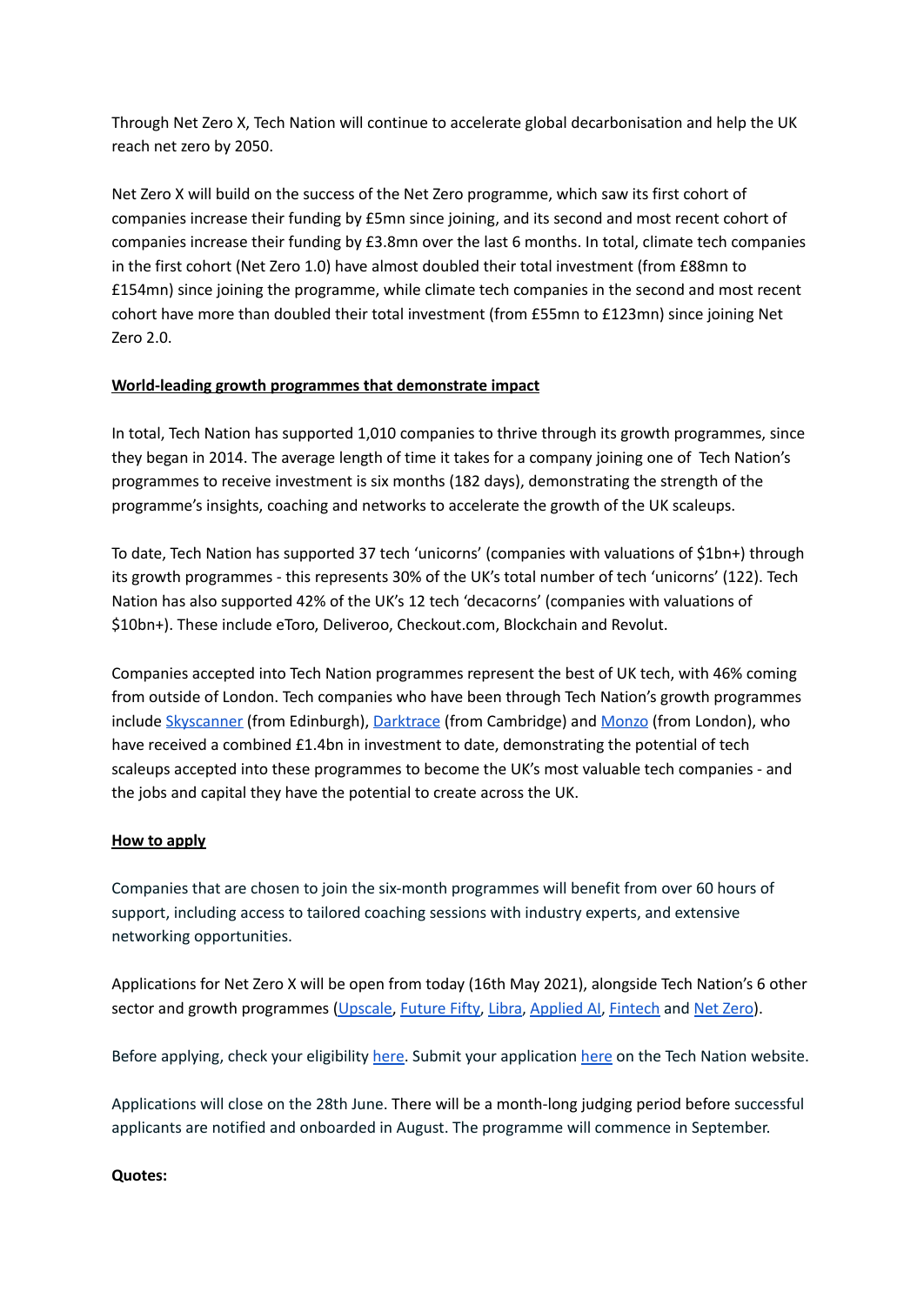**Gerard Grech, Founding Chief Executive at Tech Nation, said:** "The UK stands to gain both reputationally and economically from helping to develop and scale climate technology. Valuations of UK Net Zero tech companies have doubled over the last year from \$24.4bn to \$47.6bn, and the rate of investment into climate tech has grown from \$1.54bn to \$1.57bn. The critical challenge, however, is that companies driving towards Net Zero need to scale further and faster. To meet the demand for green technology, they require more patient capital and long term investment, access to world-leading talent, insight, expertise, and cross-border collaboration. This is why we are delighted to be partnering with PwC to launch Net Zero X, which aims to address these challenges head on."

**Leo Johnson, Head of Disruption and Innovation at PwC UK, said:** "If bending the emissions arc is a global imperative, then one lever we've got to pull, and pull hard, is climate tech - unlocking a startup ecosystem that has the potential to decarbonise hard to abate sectors at speed and scale. The UK has emerged as a leading global climate tech centre and Net Zero X has got a simple goal: to harness this talent and connect these high impact startups with the capital, know-how and market they need to deliver on their full potential."

**Sammy Fry, Net Zero and Net Zero X Programme Lead at Tech Nation, said:** "As the need to address the climate crisis becomes ever-more apparent, I am excited to be announcing the launch of Net Zero X this year. The new programme will support the UK's leading, high-impact climate tech companies to accelerate the UK's goal to drive down global emissions and 'futureproof' the climate tech industry. We will be reducing the carbon funding gap, countering the climate tech 'valley of death' and supporting the UK's most impactful climate tech companies to scale, while educating the market and creating a thriving climate tech landscape to scale down global emissions."

**Jo Parker-Swift, CEO and Co-founder of Solivus (Net Zero 2.0 programme alumni), said:** "Being part of Tech Nation's Net Zero 2.0 cohort not only gave us access to a community of like-minded peers, but it helped put us on the map. It was a huge moment of recognition and celebration for our team. We were part of a group of climate tech companies invited to Glasgow during COP26 and since joining the programme, we have successfully completed a crowdfunding campaign, securing £2.4 million to scale our thin-film solar solutions for both commercial and domestic customers. We have featured in many leading publications – and being selected for Tech Nation's Net Zero 2.0 absolutely contributed to establishing our credibility as an ambitious and innovative tech scaleup."

**Brittany Harris, CEO and Co-Founder of Qualis Flow (Net Zero 2.0 programme alumni), said:** "Tech Nation's Net Zero growth programme has been an excellent support network, enabling us to explore some of the challenging topics that we face as we grow and scale. What's more, we are now part of a community of committed and passionate impact founders for life, and I can't wait to see what amazing things they deliver over the next decade."

**Antony Yousefian, Co-Founder of Bx (Net Zero 2.0 programme alumni), said:** "The Net Zero growth programme gave our company great access to resources and elevated us a business to investors. For me personally, as a founder, the access to mentors has been invaluable, providing a safe space to discuss and start to solve many of the thoughts that keep me up at night!"